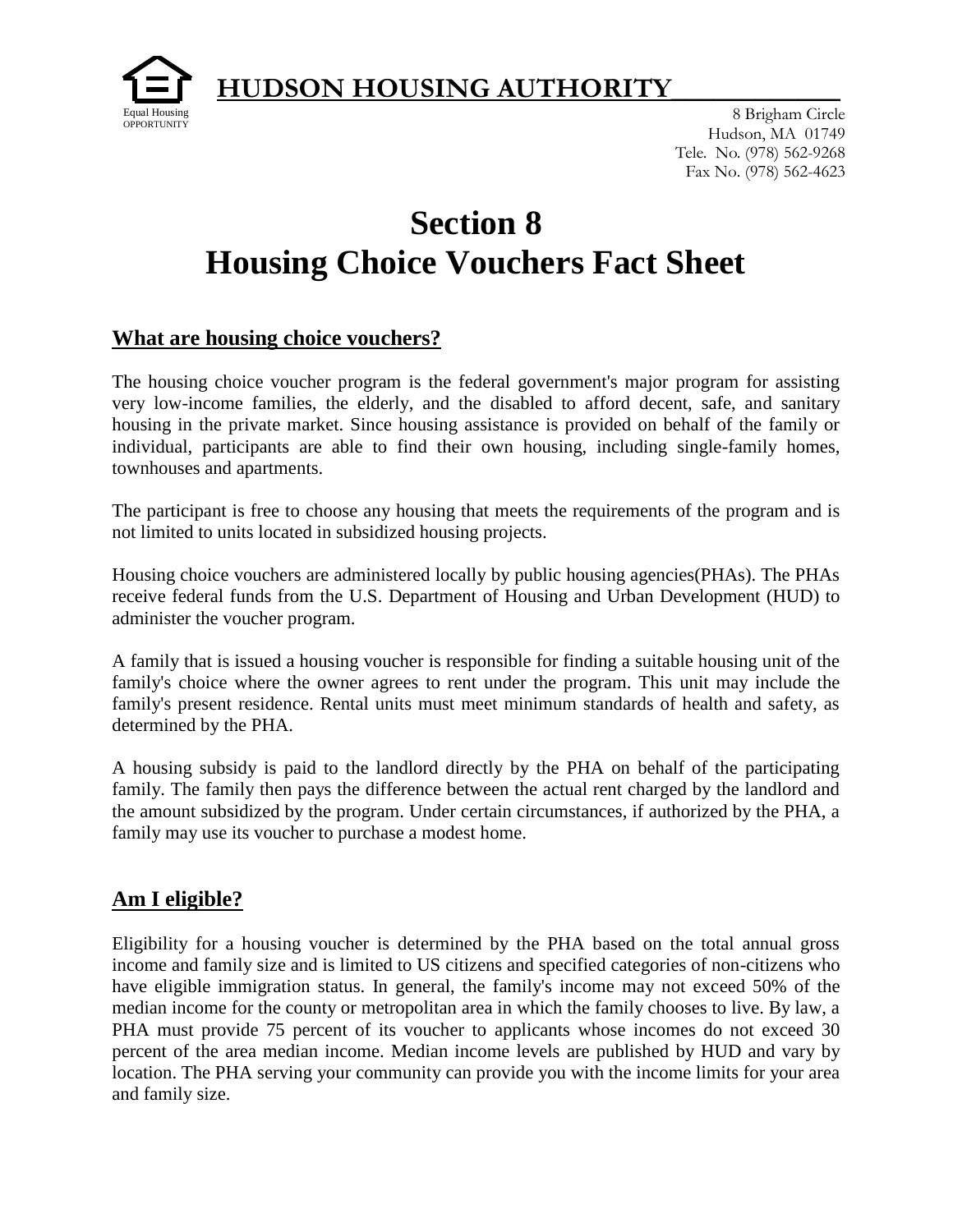During the application process, the PHA will collect information on family income, assets, and family composition. The PHA will verify this information with other local agencies, your employer and bank, and will use the information to determine program eligibility and the amount of the housing assistance payment

If the PHA determines that your family is eligible, the PHA will put your name on a waiting list, unless it is able to assist you immediately. Once your name is reached on the waiting list, the PHA will contact you and issue to you a housing voucher.

## **How do I apply?**

If you are interested in applying for a voucher, contact the local PHA. For further assistance, please contact the HUD Office nearest to you.

Local preferences and waiting list - what are they and how do they affect me? Since the demand for housing assistance often exceeds the limited resources available to HUD and the local housing agencies, long waiting periods are common. In fact, a PHA may close its waiting list when it has more families on the list than can be assisted in the near future.

PHAs may establish local preferences for selecting applicants from its waiting list. For example, PHAs may give a preference to a family who is (1) homeless or living in substandard housing, (2) paying more than 50% of its income for rent, or (3) involuntarily displaced. Families who qualify for any such local preferences move ahead of other families on the list who do not qualify for any preference. Each PHA has the discretion to establish local preferences to reflect the housing needs and priorities of its particular community.

## **Housing vouchers - how do they function?**

The housing choice voucher program places the choice of housing in the hands of the individual family. A very low-income family is selected by the PHA to participate is encouraged to consider several housing choices to secure the best housing for the family needs. A housing voucher holder is advised of the unit size for which it is eligible based on family size and composition.

The housing unit selected by the family must meet an acceptable level of health and safety before the PHA can approve the unit. When the voucher holder finds a unit that it wishes to occupy and reaches an agreement with the landlord over the lease terms, the PHA must inspect the dwelling and determine that the rent requested is reasonable.

The PHA determines a payment standard that is the amount generally needed to rent a moderately-priced dwelling unit in the local housing market and that is used to calculate the amount of housing assistance a family will receive. However the payment standard does not limit and does not affect the amount of rent a landlord may charge or the family may pay. A family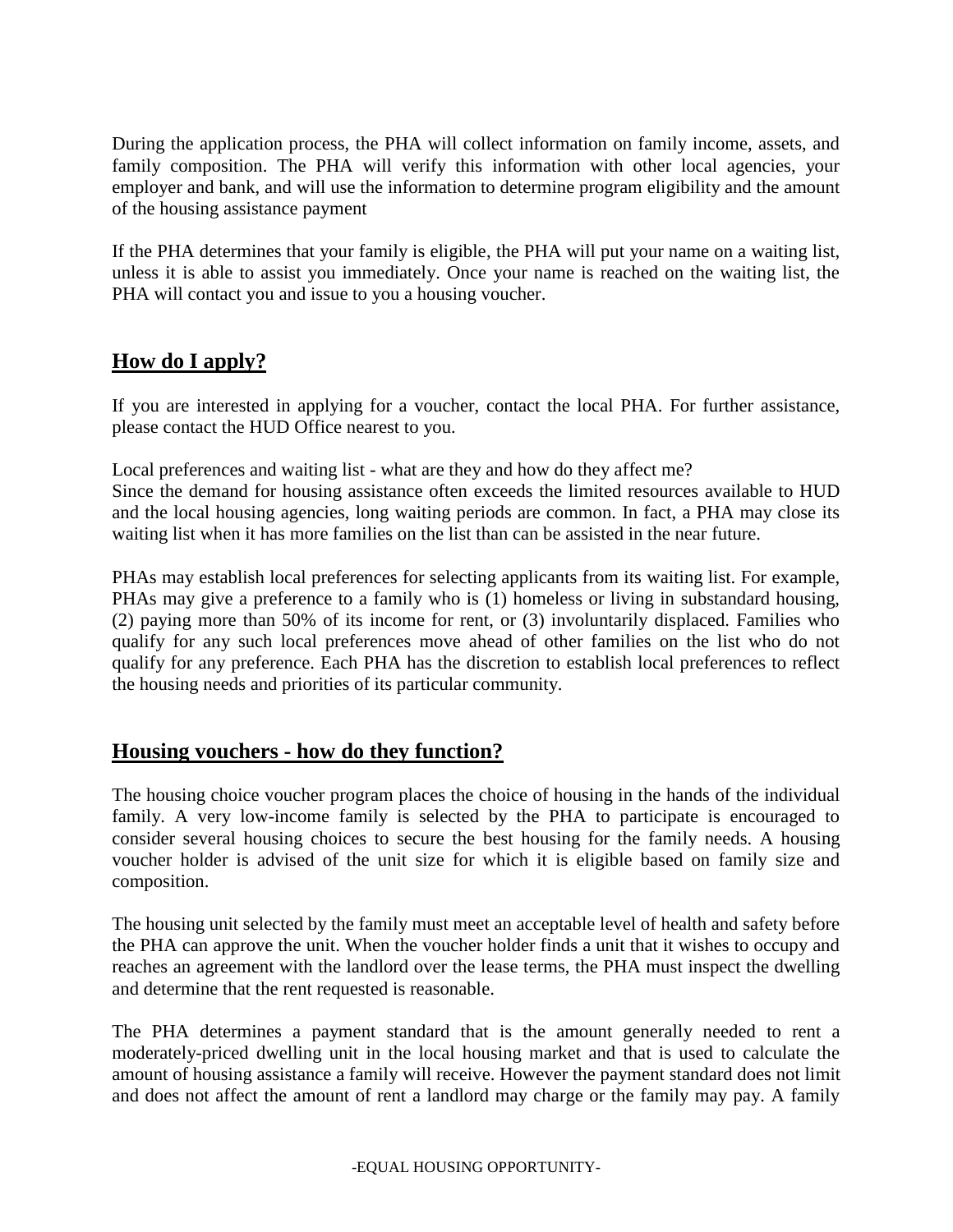which receives a housing voucher can select a unit with a rent that is below or above the payment standard. The housing voucher family must pay 30% of its monthly adjusted gross income for rent and utilities, and if the unit rent is greater than the payment standard the family is required to pay the additional amount. By law, whenever a family moves to a new unit where the rent exceeds the payment standard, the family may not pay more than 40 percent of its adjusted monthly income for rent.

#### **The rent subsidy**

The PHA calculates the maximum amount of housing assistance allowable. The maximum housing assistance is generally the lesser of the payment standard minus 30% of the family's monthly adjusted income or the gross rent for the unit minus 30% of monthly adjusted income

#### **Can I move and continue to receive housing choice voucher assistance?**

A family's housing needs change over time with changes in family size, job locations, and for other reasons. The housing choice voucher program is designed to allow families to move without the loss of housing assistance. Moves are permissible as long as the family notifies the PHA ahead of time, terminates its existing lease within the lease provisions, and finds acceptable alternate housing.

Under the voucher program, new voucher-holders may choose a unit anywhere in the United States if the family lived in the jurisdiction of the PHA issuing the voucher when the family applied for assistance. Those new voucher-holders not living in the jurisdiction of the PHA at the time the family applied for housing assistance must initially lease a unit within that jurisdiction for the first twelve months of assistance. A family that wishes to move to another PHA's jurisdiction must consult with the PHA that currently administers its housing assistance to verify the procedures for moving.

#### **Roles - the tenant, the landlord, the housing agency and HUD**

Once a PHA approves an eligible family's housing unit, the family and the landlord sign a lease and, at the same time, the landlord and the PHA sign a housing assistance payments contract that runs for the same term as the lease. This means that everyone -- tenant, landlord and PHA -- has obligations and responsibilities under the voucher program.

**Tenant's Obligations:** When a family selects a housing unit, and the PHA approves the unit and lease, the family signs a lease with the landlord for at least one year. The tenant may be required to pay a security deposit to the landlord. After the first year the landlord may initiate a new lease or allow the family to remain in the unit on a month-to-month lease.